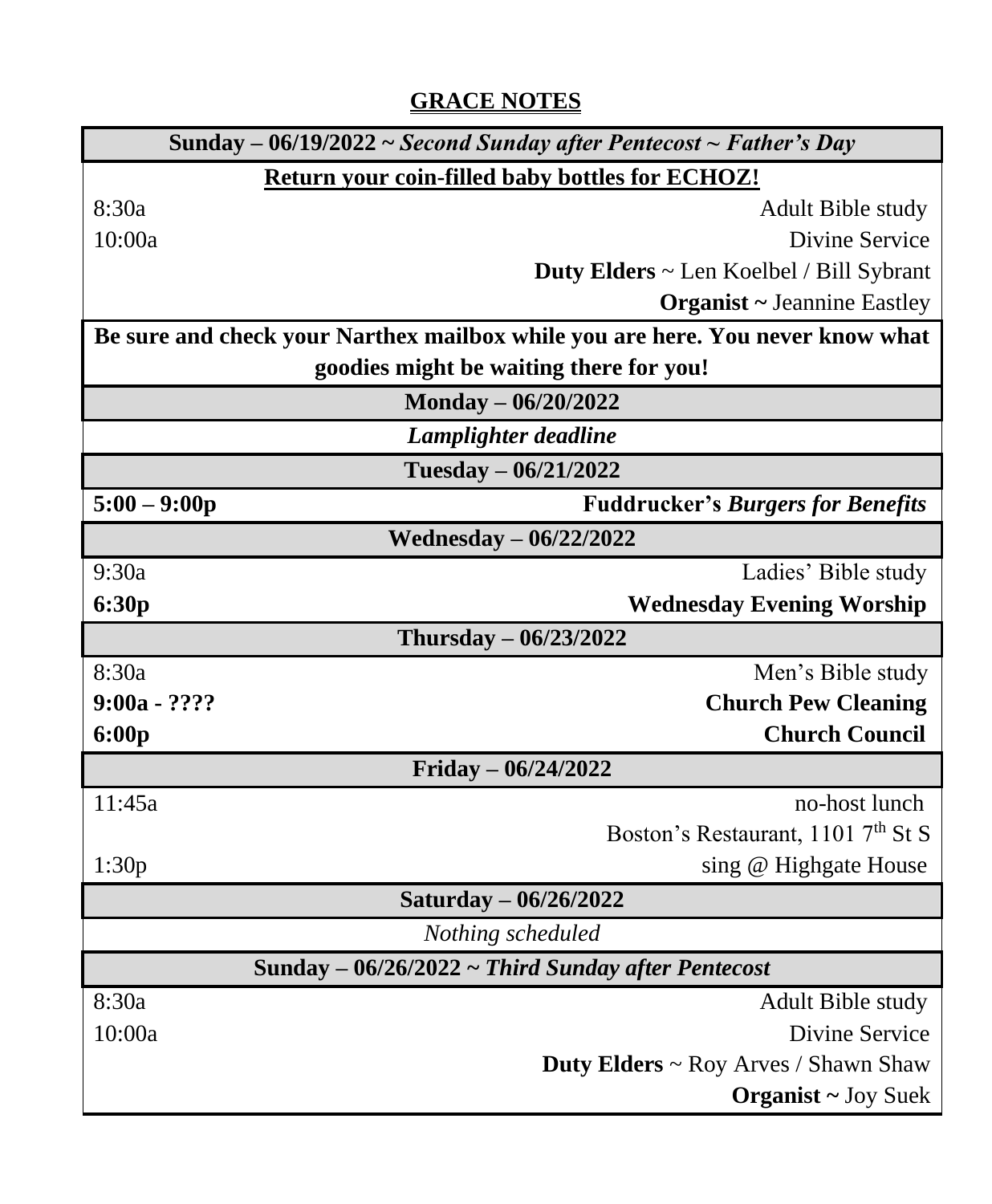**Wee Disciples VBS** ~ Come to *"God's Wonder Lab!"* Trinity and Wee Disciples are coming together for a three-day VBS **June 27th – 29th** and YOU are invited to join in on the fun. Bring your kids and grandkids to learn about our wonderful Savior! We need volunteers to share the Gospel with the kids, donate needed supplies, and pray for our attendees. Please see Pastor, Debbie Lee or Amy Schultz to register or for more information.

**ECHOZ Baby Bottle Campaign** ~ Be sure to return your coin-filled baby bottles on **Father's Day, June 19, 2022.**

**Sanctuary Cleaning**  $\sim$  On **June 23<sup>rd</sup> beginning at 9:00 am** there will be a work party to clean the pews and the pew cushions. All are welcome to come and help with this project. If you are able to come and you have a portable upholstery cleaner or steam cleaner or small handheld vacuum, please bring them along. We will need people to clean the wood with wood cleaner, people to vacuum the cushions, and people to clean the pew cushions. Please bring along a cleaning bucket and rags. Your help will be greatly appreciated!

**Indian Ministry Backpack Project** ~ Throughout the month of June LWML will be collecting school supplies for elementary children at the Blackfeet Reservation in Browning. Collection boxes are located in the Stahlecher Room. We have 25 backpacks we would like to fill with school supplies for the children. Supplies needed include spiral notebooks (college ruled), rulers, pencil sharpeners, crayons (24 pack), colored pencils, erasers, glue sticks, blunt scissors. **The last day to bring donations will be June 26th as the backpacks will be assembled on June 29th** . Thank you for your help!

Fuddruckers' *Burgers for Benefits* fundraiser for Wee Disciples is the **third Tuesday of each month** from 5:00 to 9:00 pm. (The next fundraising evening is on June 21<sup>st</sup>.) You must present a coupon ticket (or have a picture of the coupon ticket on your phone to show them) at the time you place your order. Wee Disciples receives 20% of the total ticket values on our fundraiser night. **You can use dine-in or takeout.** Thank you for supporting Wee Disciples!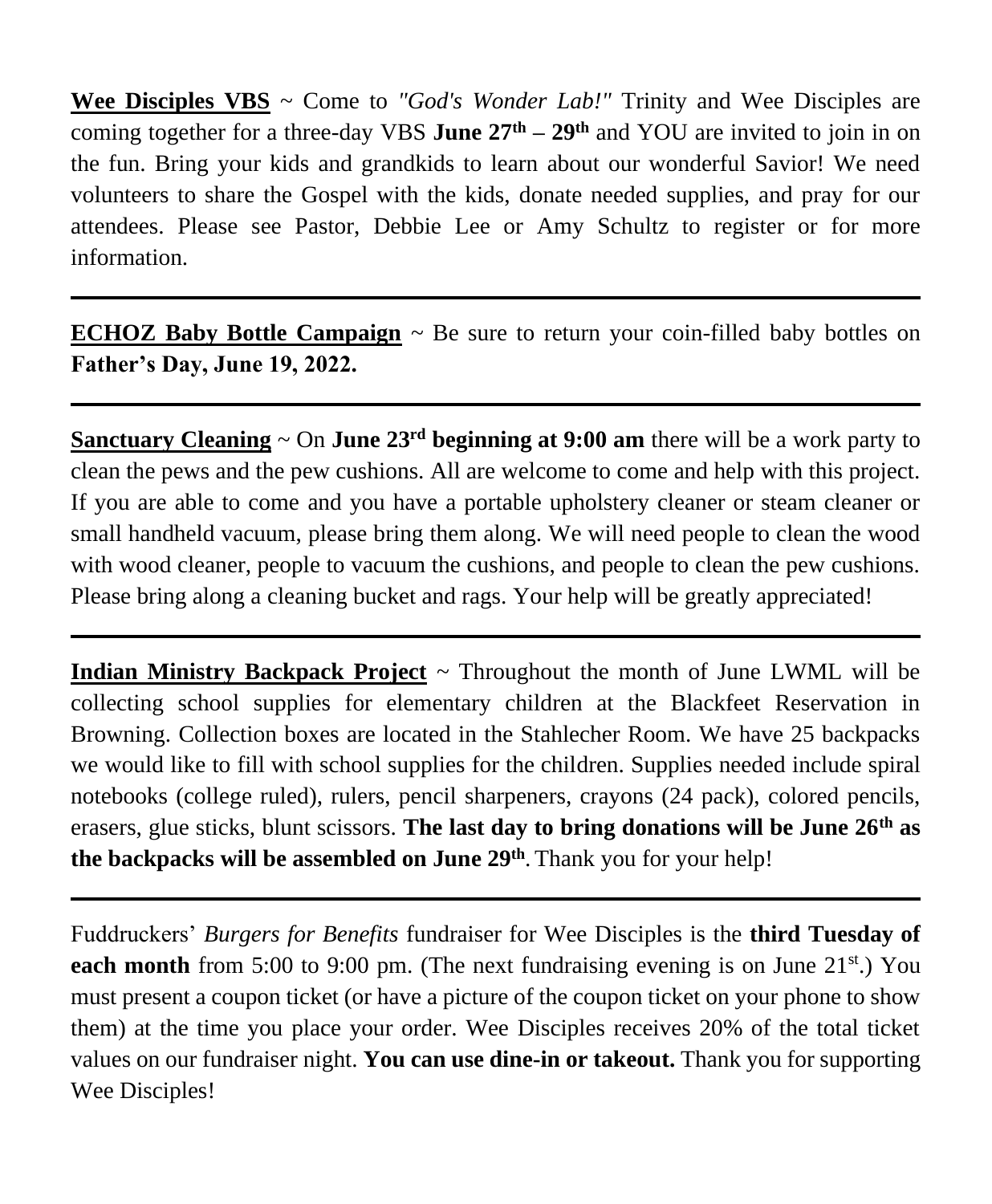**Midweek Worship Services** ~ Are you going to be traveling on Sunday mornings? Maybe out camping or boating with family? Just because you will not be here on a Sunday morning, does not mean you need to skip worship. Don't forget that Trinity has Wednesday evening services, every **Wednesdays at 6:30pm.** Each Wednesday service is different from Sunday morning but still a worship service. Plan on joining us each week in praise of our God who gives us this beautiful world to enjoy!

**Did you know that Trinity has scholarships available for families of Trinity who have, or would like to have, their children attending Wee Disciples Preschool and Day** 

**Care?** You do not need to have a financial need, but you do need to be a member of Trinity Lutheran Church. The application is available on our website (www.trinity-mt.org) or in the church office.



**Vanco's Give+ Online**

**Vanco's Give+ Mobile**

*The next generation of giving*

Please visit our website **www.trinity-mt.org,** go to the "Fellowship" tab and sign up for online giving. You can also download the Vanco mobile app to your smart phone for even more convenience.



**Contribution and Attendance Numbers for the weeks of June 6th to 12 th**

| Adult Bible studies (Women's, Men's, Sunday) | 9        |
|----------------------------------------------|----------|
| Sunday school (3yrs thru High school)        | $\theta$ |
| Mid-week Worship                             | 11       |
| <b>Sunday Divine Service</b>                 | 64       |
| Viewed on Facebook (Sunday service only)     | 12.      |
| <b>Offerings</b>                             | \$3,268  |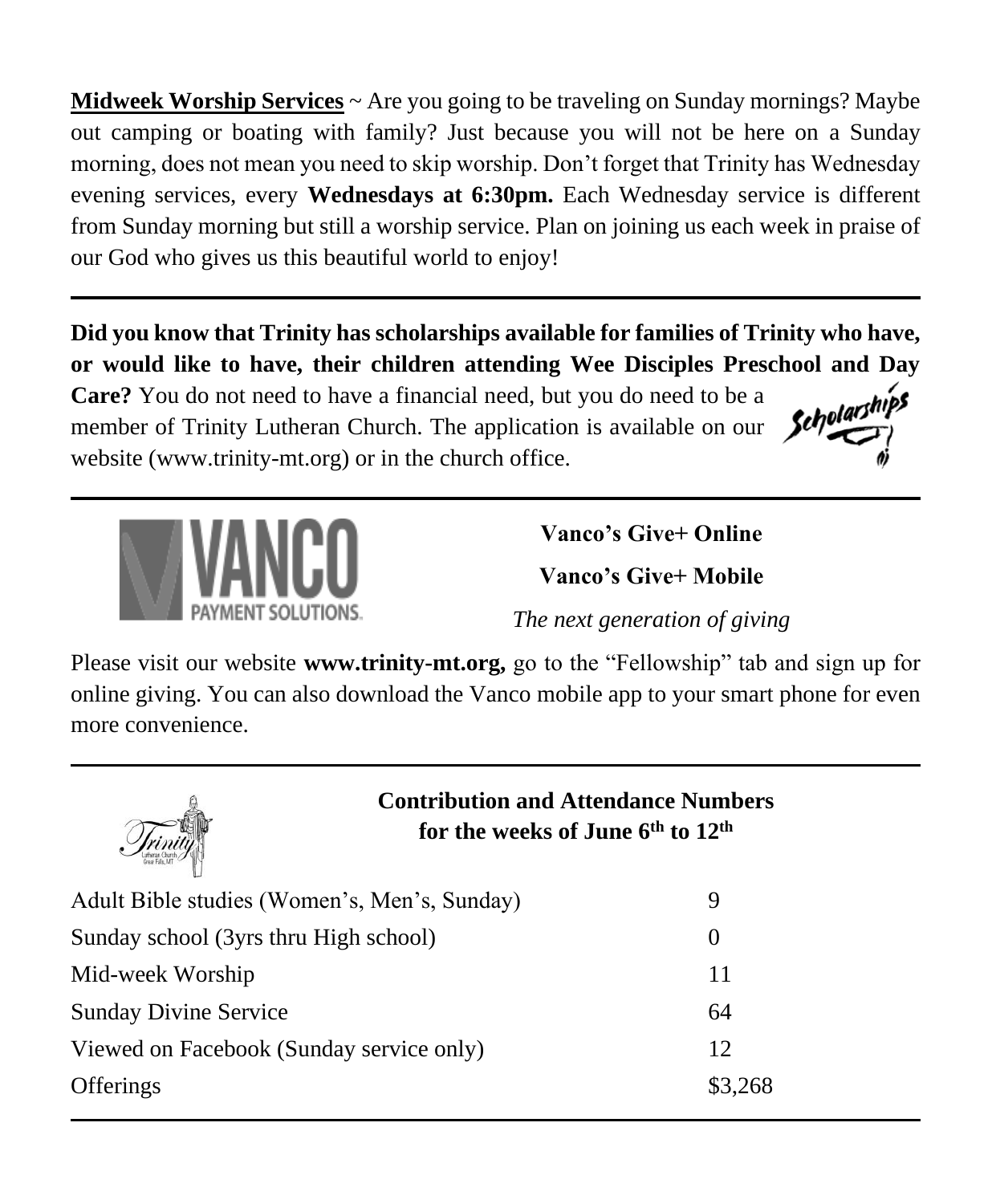### **The Lutheran Hour~ June 26th ~ "Nurse Logs"**

Speaker: Rev. Dr. Michael Zeigler

An unusual art project inspires Dr. Michael Zeigler's thoughts about life as God intended it. *(Ecclesiastes 3:12)*

Tune in on the radio or at **www.lutheranhour.org**. *The Lutheran Hour* can be heard on **KMON, 560 AM Sundays at 7:00 am; or on SiriusXM Family Talk Channel 131at 10:00 am (EST). Also available on SENTRadio 24/7 @ lhm.org/sentradio.**

Revelation Bible Study…**The Word of the Lord Endures Forever** is a daily 15-minute verse-by-verse Bible study produced by Lutheran Public Radio in Collinsville, IL and hosted by LCMS Pastor Will Weedon. Pastor Weedon will be leading a study on *The Book of Revelation*. You can listen on-demand at **thewordendures.org**, the LPR mobile app and your favorite podcast provider.

**Lutherans for Life**  $\sim$  **June 19<sup>th</sup>**  $\sim$  "The God who chose to give us life at the moment of fertilization is the same God who chose to rescue us and redeem us and give us salvation. And He did it by sending His Son, Jesus, to experience every stage of human life so we could be forgiven and given life everlasting with Him!" *Rev. Craig Michaelson, Faith Community Lutheran Church, Las Vegas, Nevada – A Life Quote from Lutherans for Life • lutheransforlife.org*

*Others Talk, We Have Something to Say*…**Issues, Etc.** is a radio-talk show and podcast produced by Lutheran Public Radio in Collinsville, IL and hosted by LCMS Pastor Todd Wilken. You can listen at your convenience at **issuesetc.org**, the LPR mobile app and your favorite podcast provider.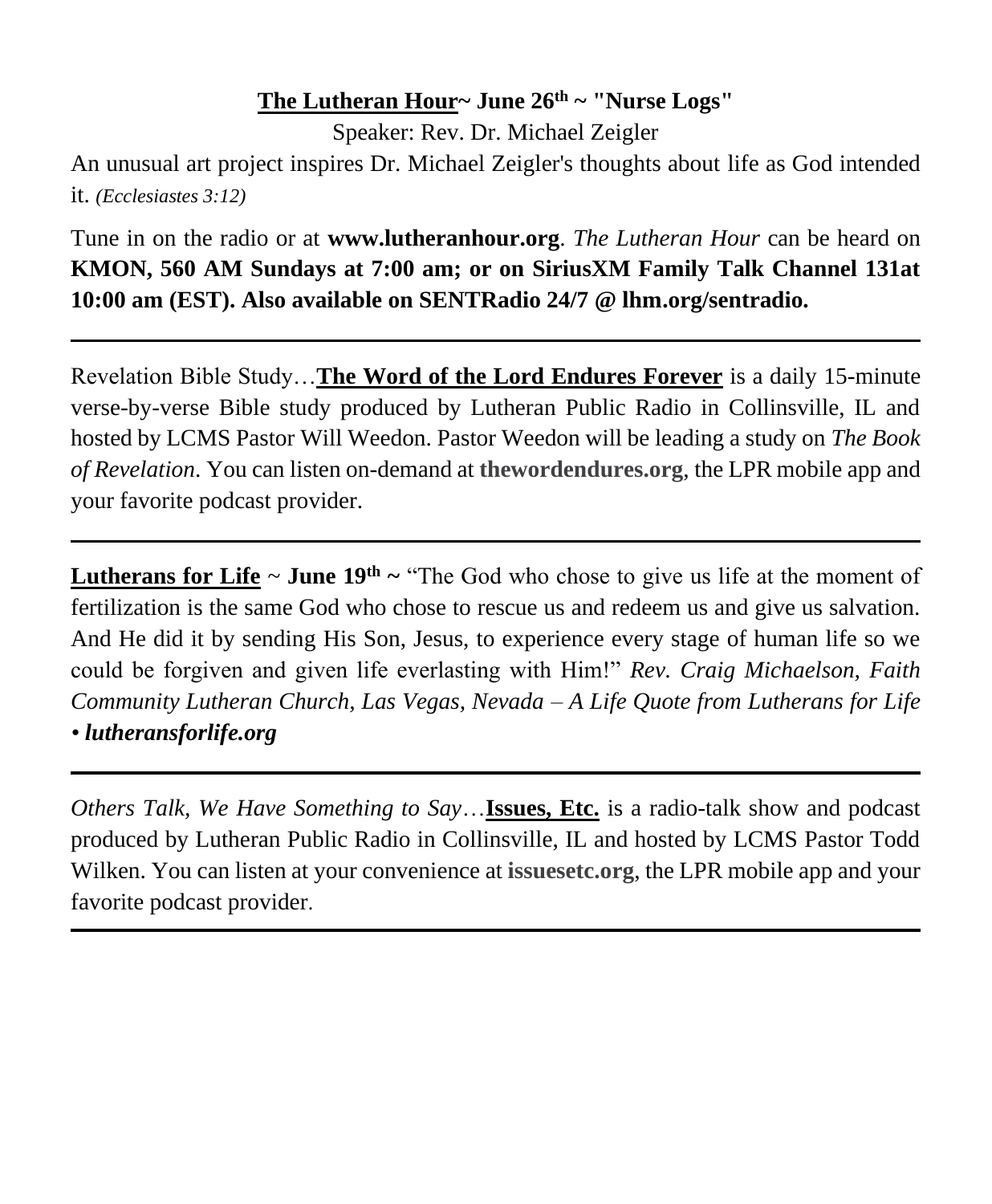| <b>Celebrating their Wedding Anniversaries this week</b> |                                                                |
|----------------------------------------------------------|----------------------------------------------------------------|
| June $19^{th}$                                           | James $\blacktriangleright$ Michelle Neumann (29)              |
| June 25 <sup>th</sup>                                    | Roy $\bullet$ Carolyn Arves (58)                               |
| June 26 <sup>th</sup>                                    | Mick $\blacktriangleright$ Kay Kessel (28)                     |
|                                                          | <b>Celebrating their Birthday this week</b>                    |
| June $20^{th}$                                           | Evelyn Payne, Zechary Redenbaugh, Mychal Taylor                |
| June 21st                                                | Mason Voegel                                                   |
| June $22^{nd}$                                           | Rebecca Legg, Sandy Schroeder                                  |
| June 23rd                                                | Taylor Jones, Emily Stene                                      |
| June $25^{th}$                                           | Chrissy Gollahon, Mitchell Romig                               |
|                                                          | <b>Celebrating their Baptismal Anniversaries this week</b>     |
| June $20th$                                              | Mikaela Neill, Cheyenne Sharrah, Hunter Sharrah, Tyson Wheeler |
| June $22^{nd}$                                           | Len Koelbel                                                    |
| June 23rd                                                | Amanda Miesmer, Clayton Walker, Ryann Walker                   |
| June $24^{th}$                                           | <b>Michael Bicsak</b>                                          |
| June $25^{th}$                                           | Cory Phillips                                                  |
| June $26^{th}$                                           | Lynette Copp, Tim Fairbanks, Kairi Legg                        |
|                                                          | <b>Celebrating their Confirmation Anniversaries this week</b>  |
| June 19th                                                | <b>Channing Hartelius</b>                                      |
| June $21^{st}$                                           | Debbie Lee, Frank Rossberg                                     |
| June $24^{th}$                                           | Sarah Chapman, Derek Jones, Rebecca Legg, Vi Nell              |
| June $25^{th}$                                           | Millie Birkholz                                                |
| June $26^{th}$                                           | <b>Tim Fairbanks</b>                                           |